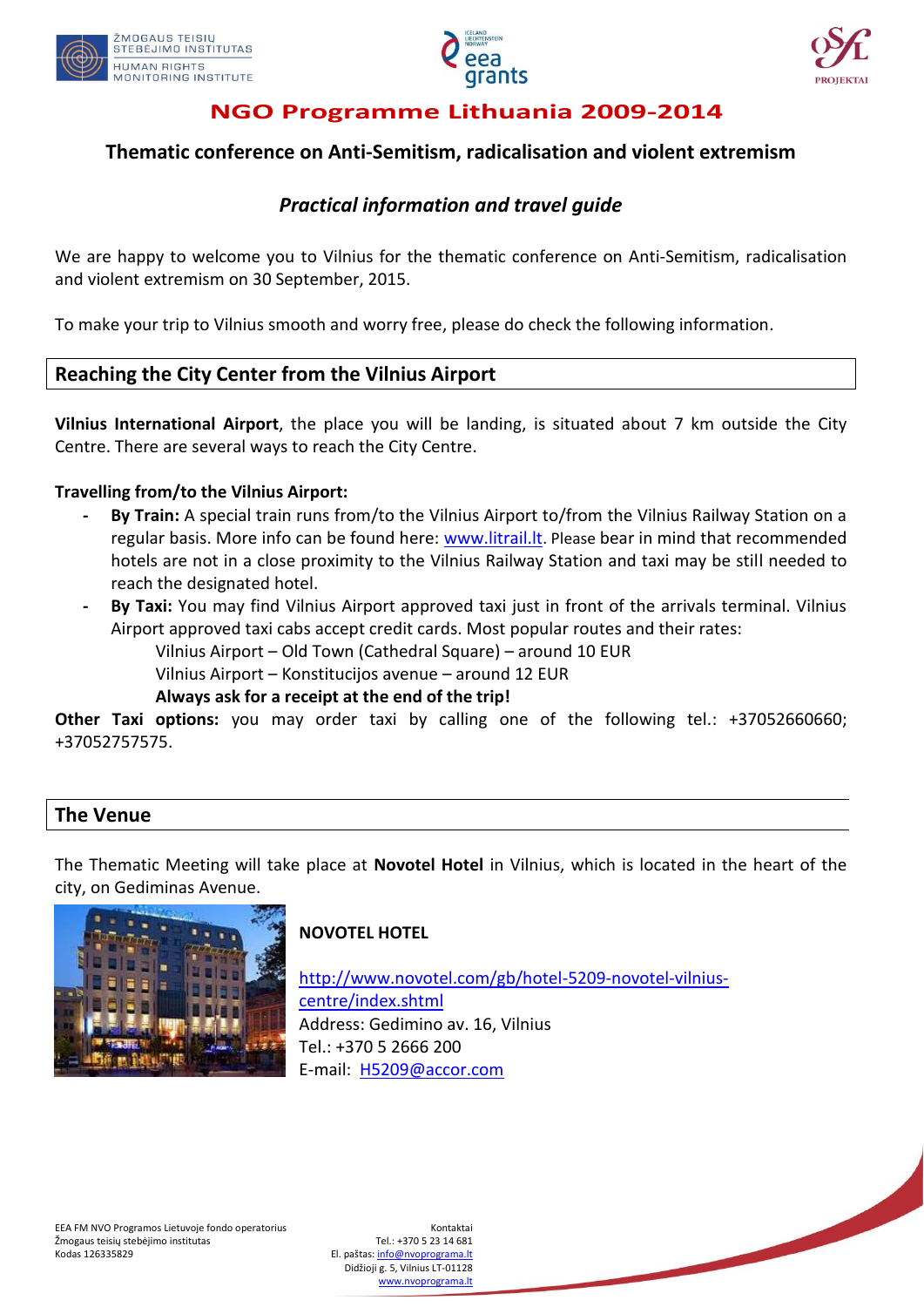





#### **Recommended Accommodation**

#### **1. NOVOTEL HOTEL (same as the conference venue)**



<http://www.novotel.com/gb/hotel-5209-novotel-vilnius-centre/index.shtml> Address: Gedimino av. 16, Vilnius Tel.: +370 5 2666 200 E-mail: [H5209@accor.com](mailto:H5209@accor.com)

**2. ARTIS HOTEL – located next to the President's Palace and famous 500 year-old Vilnius University; 10 min on foot to Novotel Hotel.**



<http://www.artis.centrumhotels.com/en/> Address: Liejyklos str. 11/23, Vilnius Tel.: +370 5 266 03 66 E-mail[: artis@centrumhotels.com](mailto:artis@centrumhotels.com)

El. paštas: [info@nvoprograma.lt](mailto:info@nvoprograma.lt) Didžioji g. 5, Vilnius LT-01128 [www.nvoprograma.lt](http://www.nvoprograma.lt/)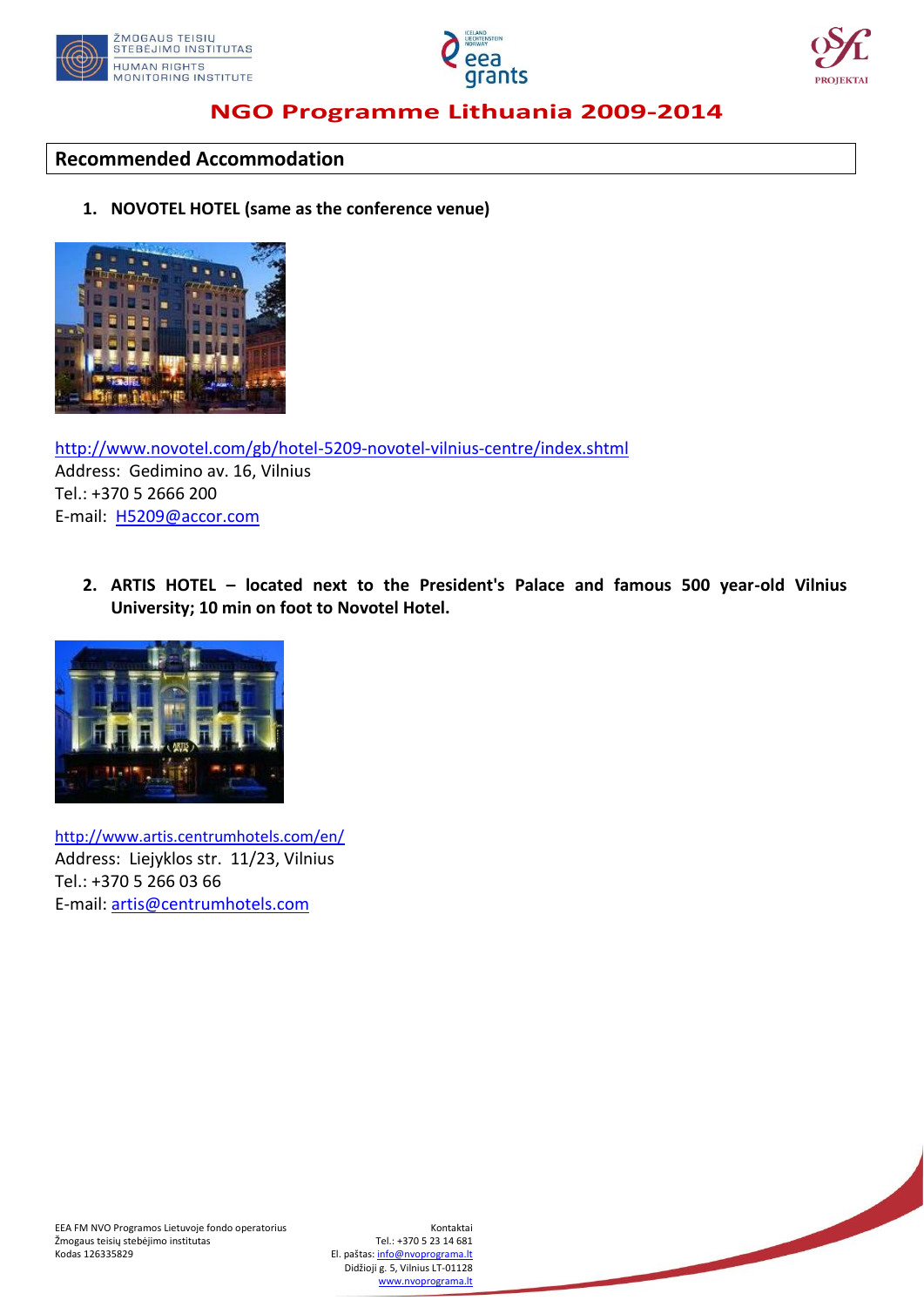





**3. RADISSON BLU ASTORIJA – located in the heart of the Old City, next to the Town Hall; 15 min on foot to Novotel Hotel.**



Radisson Blu Astorija Hotel, Vilnius

Didzioji 35/2 Vilnius LT-01128 Lithuania Tel: +370 5 212 0110 (24 hours) Fax: +370 5 212 1762 Email: info.vilnius@radissonblu.com

[http://www.radissonblu.com/hotel-vilnius?facilitator=BIGMOUTHMEDIAREZIDOR&gclid=CL2Q2Z6k-](http://www.radissonblu.com/hotel-vilnius?facilitator=BIGMOUTHMEDIAREZIDOR&gclid=CL2Q2Z6k-LkCFbN3cAod92IAZA&csref=gemea_en_sk_brand_3_vnozh)[LkCFbN3cAod92IAZA&csref=gemea\\_en\\_sk\\_brand\\_3\\_vnozh](http://www.radissonblu.com/hotel-vilnius?facilitator=BIGMOUTHMEDIAREZIDOR&gclid=CL2Q2Z6k-LkCFbN3cAod92IAZA&csref=gemea_en_sk_brand_3_vnozh) Address: Didzioji str. 35/2, Vilnius Tel.: +370 5 212 0110 E-mail[: info.vilnius@radissonblu.com](mailto:info.vilnius@radissonblu.com)

**4. EUROPA ROYALE VILNIUS – located in the heart of the Old City, next to the famous shrine Gates of Dawn visited by millions each year; 20 min on foot to Novotel Hotel.**



[http://www.groupeuropa.com/europa\\_royale/vilnius\\_hotel/](http://www.groupeuropa.com/europa_royale/vilnius_hotel/) Address: Ausros Vartu str 6, Vilnius Tel.: +370 5 2660770 E-mail[: vilnius@europaroyale.com](mailto:vilnius@europaroyale.com)

El. paštas: [info@nvoprograma.lt](mailto:info@nvoprograma.lt) Didžioji g. 5, Vilnius LT-01128 [www.nvoprograma.lt](http://www.nvoprograma.lt/)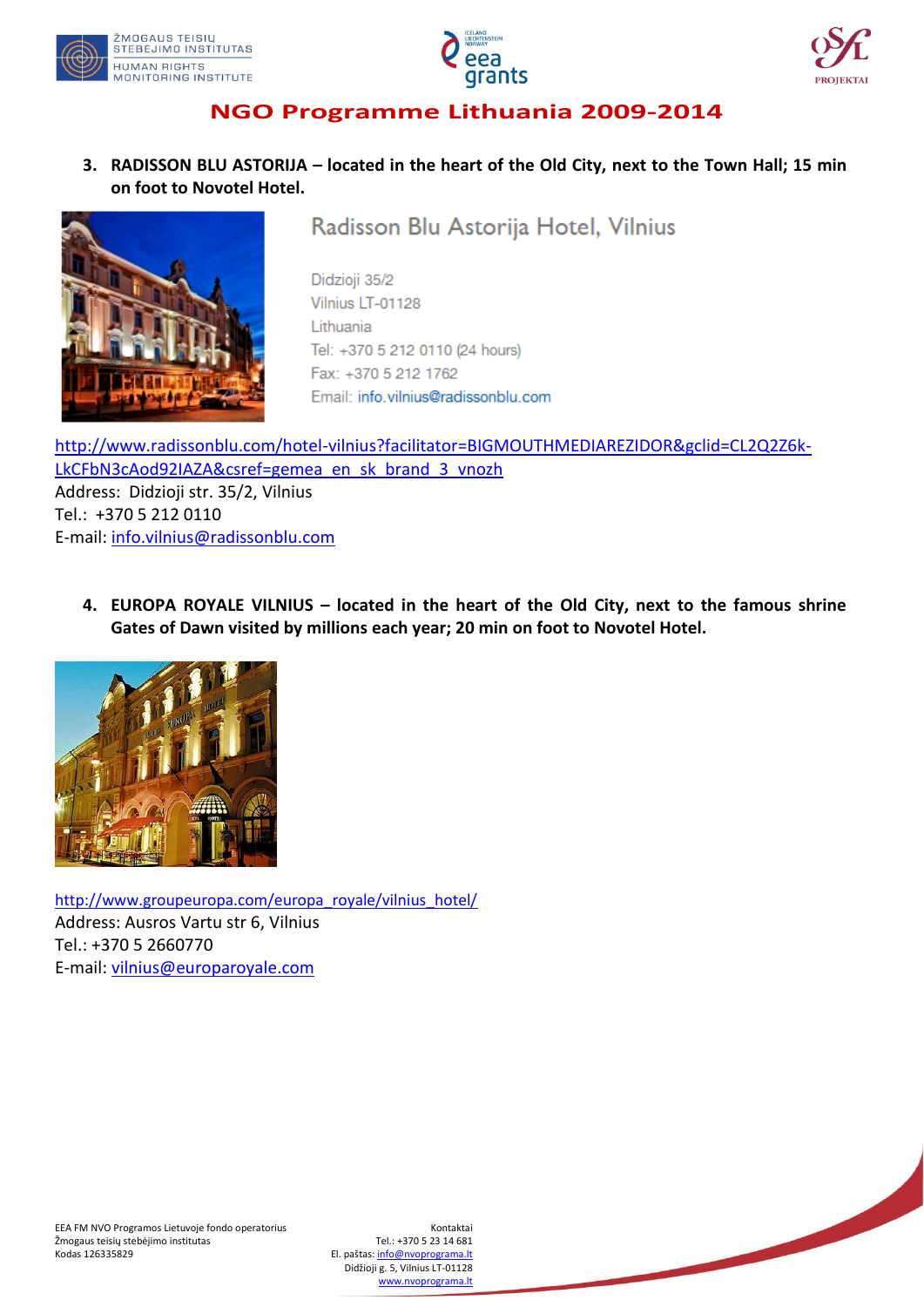





**5. SHAKESPEARE HOTEL – located in the heart of the Old City, next to the most beautiful Church of St. Anne; 20 min on foot to Novotel Hotel.**



<http://www.shakespeare.lt/> Address: Bernardinu str. 8/8 Vilnius Tel.: +370 5 2665 885 E-mail[: info@shakespeare.lt](mailto:info@shakespeare.lt)

> **6. COMFORT HOTEL – located in the city centre, near the train station and within walking distance of the Old Town, 25 min on foot to Novotel Hotel**



<https://www.nordicchoicehotels.com/comfort/comfort-hotel-lt/> Address: Kauno str 14, Vilnius Tel.: +370 5 250 5111 E-mail: [co.vilnius@choice.lt](mailto:co.vilnius@choice.lt) Hint: this one may be the cheapest but definitely one of the most stylish.